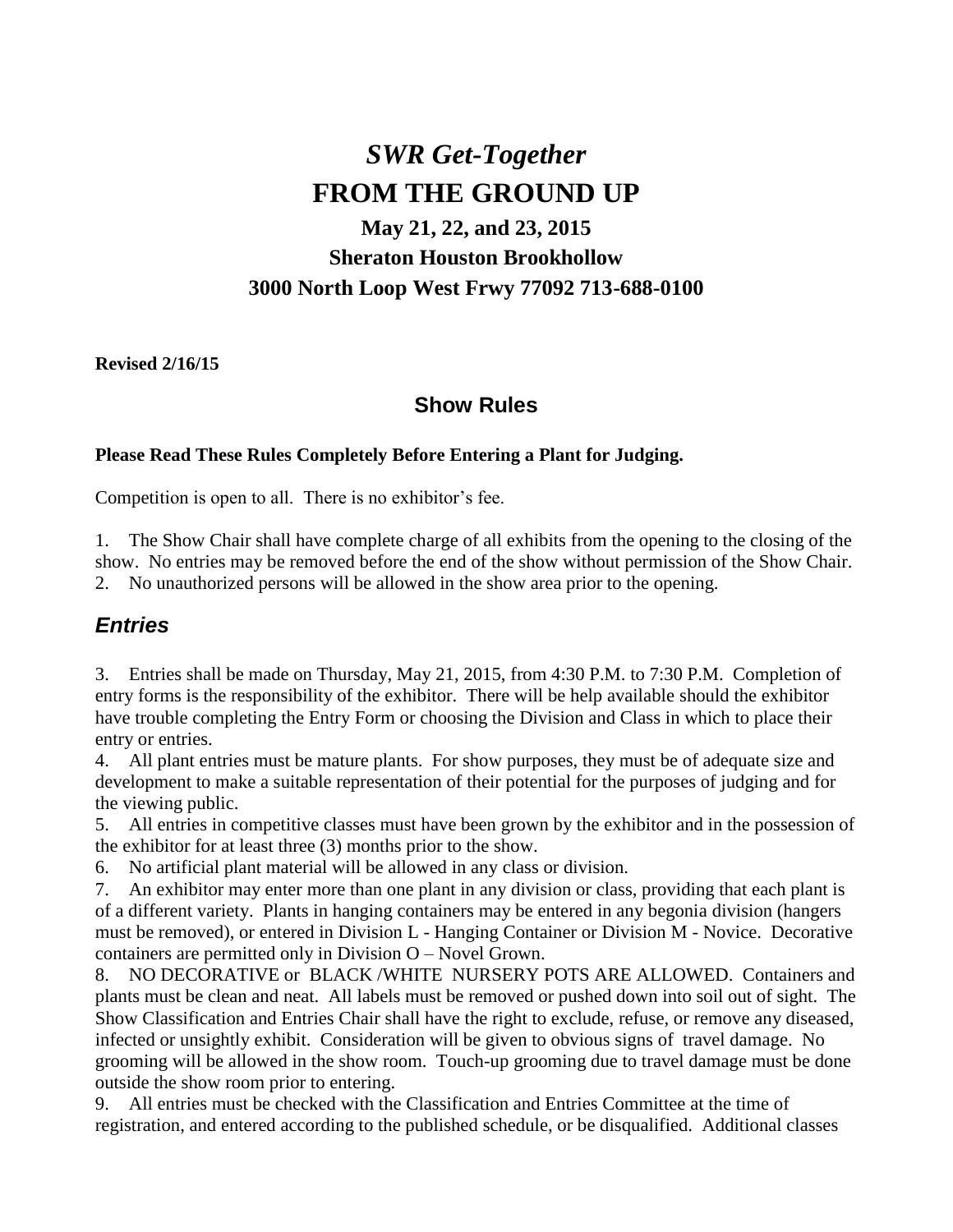may be added at the discretion of the Show Chair and/or the Classification and Entries Chair, whose decisions are final.

10. Classification and Entries Committee will provide assistance in determining plant identity, division, and class if requested.

11. All plants shall be placed by or under the direction of the Placement Chairperson. *Begonias The Complete Reference Guide* by Ed and Mildred Thompson shall be used whenever possible as the entry reference.

## *Judging*

12. The Judging Chairperson shall assume complete charge at the start of the judging, and no one will be allowed to interfere with the judges.

13. No exhibitor or judge may change the class of any entry without consent of the Show Classification and Entries Chairperson

14. Entry tags must remain sealed until the Judging Chairperson declares all judging complete.

15. Plants will be judged by their appearance above the soil line and not by parentage or cultural needs alone.

16. Judges shall make awards according to merit only. If the entry is without merit judges shall make no award regardless of the number of entries in a division.

17. Judges may only use the point scoring system as approved by the American Begonia Society. Judges are to follow ABS judging procedure as prescribed by the Judging Chair.

## *Awards*

18. Each class will be judged for first (blue ribbon), second (red ribbon), third (white ribbon) on merit only. All blue ribbon winners in a division will be judged for division trophies.

19. Only entries receiving first place in their class may be considered for division trophies.

20. All begonias must receive 93 points to be eligible for division trophies. Entries must receive 95 points or more to be eligible for cultural awards.

21. A Sweepstakes Trophy will be awarded to the exhibitor with the most blue ribbons in all begonia divisions.

22. The Showing is Sharing Trophy is awarded to the exhibitor with the most total entries.

23. The People's Choice Award is awarded to the plant and exhibitor receiving the most votes from the public and convention attendees. This award will be presented at the Banquet.

24. Best in Show is awarded to the plant and exhibitor scoring the highest number of points by all ABS Judges judging the show.

25. Class Commendation Ribbons will be awarded to all entries in a Class deemed of exceptional quality by the judges.

26. Only divisions A through R (except P) and V are eligible to compete for the Best in Show award.

27. Judges' decisions are final. If the Judging Chairperson determines that according to common judging practices, a gross injustice has occurred, the Judging Chairperson shall select a new team of judges to review the exhibit.